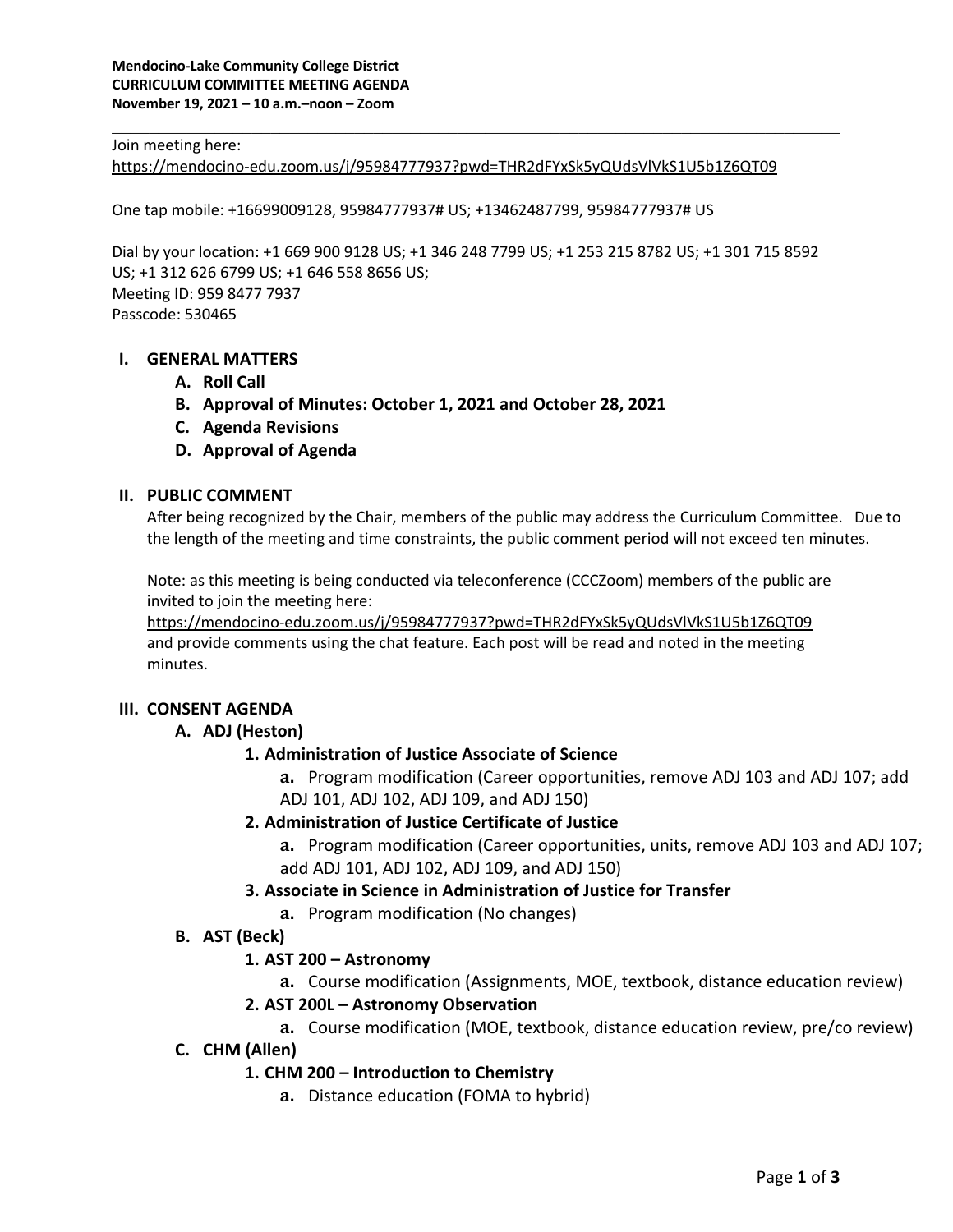## **2. CHM 250 – General Chemistry I**

**a.** Distance education (FOMA to hybrid)

## **3. CHM 251 – General Chemistry II**

**a.** Distance education (FOMA to hybrid)

## **D. EGR (Beck)**

## **1. EGR 202 – Statics**

**a.** Course modification (Assignments, MOE, textbook, SLO, distance education review, prerequisite review)

## **E. NUR (Crean)**

## **1. NUR 102 – Nursing Concepts and Skills I**

**a.** Distance education (FOMA to hybrid)

# **2. NUR 112 – Nursing Concepts and Skills II**

- **a.** Distance education (FOMA to hybrid)
- **F. PHY (Beck)**

# **1. PHY 210 – General Physics I**

**a.** Course modification (Textbook, prerequisite review)

## **2. PHY 211 – General Physics II**

**a.** Course modification (Textbook, prerequisite review)

## **3. PHY 220 – Physics for Scientist and Engineers I**

**a.** Course modification (Catalog description, textbook, prerequisite review, recommended preparation review)

### **4. PHY 221 – Physics for Scientist and Engineers II**

**a.** Course modification (Textbook, prerequisite review, co-requisite review, recommended preparation review)

### **5. PHY 222 – Physics for Scientist and Engineers III**

**a.** Course modification (Catalog description, textbook, objectives, SLO, prerequisite review)

### **IV. COURSE/PROGRAM MODIFICATIONS/PROPOSALS**

### **A. AUT (Pratt)**

# **1. AUT 180 – Introduction to Hybrid and Alternative Fuel Vehicle Technology**

- **a.** New course proposal *First reading*
- **2. AUT 181 – Hybrid Vehicles and Advanced Electric Vehicle Technology**
	- **a.** New course proposal *First reading*
- **3. AUT 542 – Brakes/Suspension/Alignment**
	- **a.** New course proposal *First reading*
- **4. AUT 544 – Manual Transmission/Power Trains**
	- **a.** New course proposal *First reading*

# **5. AUT 545 – Automatic Transmission/Power Trains**

- **a.** New course proposal *First reading*
- **6. AUT 562 – Automotive Electrical Systems**
	- **a.** New course proposal *First reading*

### **B. EDU (Whetzel)**